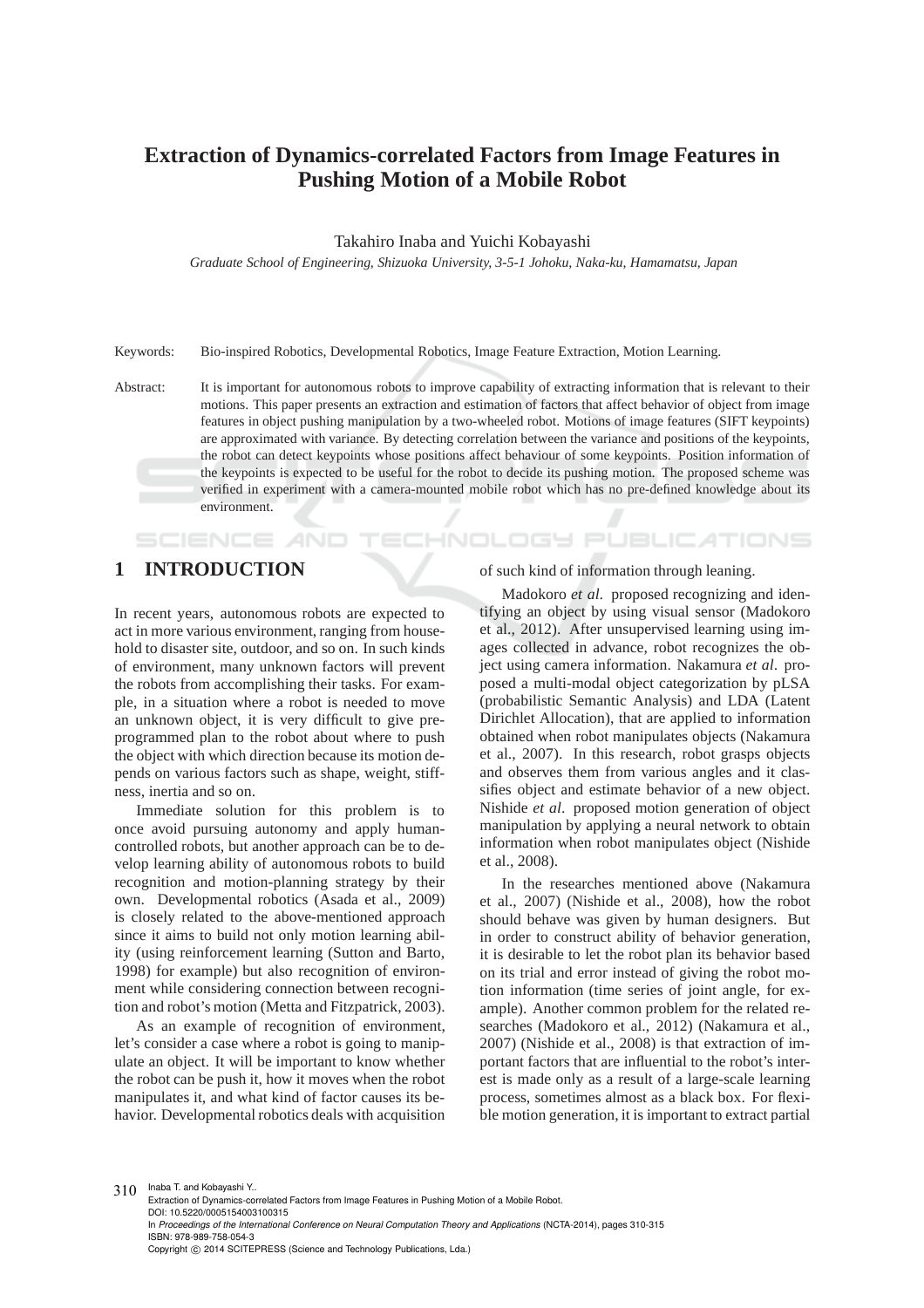dependencies between sensor observation. Therefore, construction of recognition based on robot's simple and elemental behaviors in a manner where relations among factors of sensor information are tractable, has not been realized yet.

This paper presents a method of extracting correlation between features obtained by sensor information based on elementary behavior of robot. Pushing motion of a mobile robot is considered as a task. In the process of pushing motion, image features that are relevant to changes of object behavior are extracted.

The remainder of the paper is constructed as follows. Problem settings are described in Section 2. Extraction of factors related to dynamics of observation is described in Section 3. Experiment is explained in Section 4, followed by conclusion conducted with a mobile robot.

## **2 PROBLEM SETTING**

The experimental settings are depicted in Fig.1(a) and Fig.1(b). A mobile robot equipped with a camera  $(Fig.1(a))$  moves on the floor while sometimes touching an object that is randomly located in its environment. The object will move according to the motion of the robot when they are contacting with each other. Examples of images captured by its camera are depicted in Fig.2, where part of the object is viewed in the image when robot is closely located to the object or is contacting with it.

It is assumed that size, shape, appearance of the object and as well as appearance of background are unknown to the robot. An implicit assumption for the object is that the object provides more than several SIFT (Scale Invariant Feature Transform) (Lowe, 2004) keypoints so that motion of the object can be detected by the keypoints corresponding to the object.

Control input given to the robot is desired velocities of the both wheels. Observation of the robot is images obtained at every frame. Both control and observation frames are one sec. Image features are obtained from each image as SIFT keypoints at a frame and correspondences with its preceding frame for each image are calculated by mean shift (Comaniciu et al., 2002). Mean shift algorithm is used to classify SIFT keypoints because feature value of SIFT keypoints changes gradually, and thus conventional SIFT matching algorithms do not work effectively. Process of classifying SIFT keypoints is depicted in Fig.3. Each keypoint extracted in an image has 128 dimension feature vector  $\mathbf{V} = [v_1 \cdots v_{128}]$  ((1) in Fig.3). SIFT uses luminance gradient around keypoint for description of feature vector. SIFT divides



(a) Mobile robot with CCD camera. (b) Robot, object and environment Figure 1: Problem settings.

area around keypoint to 16 area, and creates eight histogram of luminance gradient in every 45 degrees in each divided area. This 128 histograms are used as components of the feature vector. Mean shift is applied to **V**. As a result, keypoints that have close feature vectors are classified into a common cluster $(2)$ in Fig.3). Matching of the keypoints between two images is decided whether two keypoints belong to the

same cluster( $(3)$  in Fig.3). Thus, not only position but displacement from its preceding frame is available as observation.

Finally, it is desirable that the robot system is to be able to plan how to approach to the object and push it when a target position of the object is given to the robot. For this goal, the robot first must be able to identify which part of image should be focused for the planning. In other words, the robot first needs to detect keypoints whose positions are influential to the behavior of the object. In this paper, we describe about extracting correlation between object behavior





(a) Robot at the center of object. (b) Robot at the right edge of object. Figure 2: Examples of obtained image.



Figure 3: Process of classifying keypoints.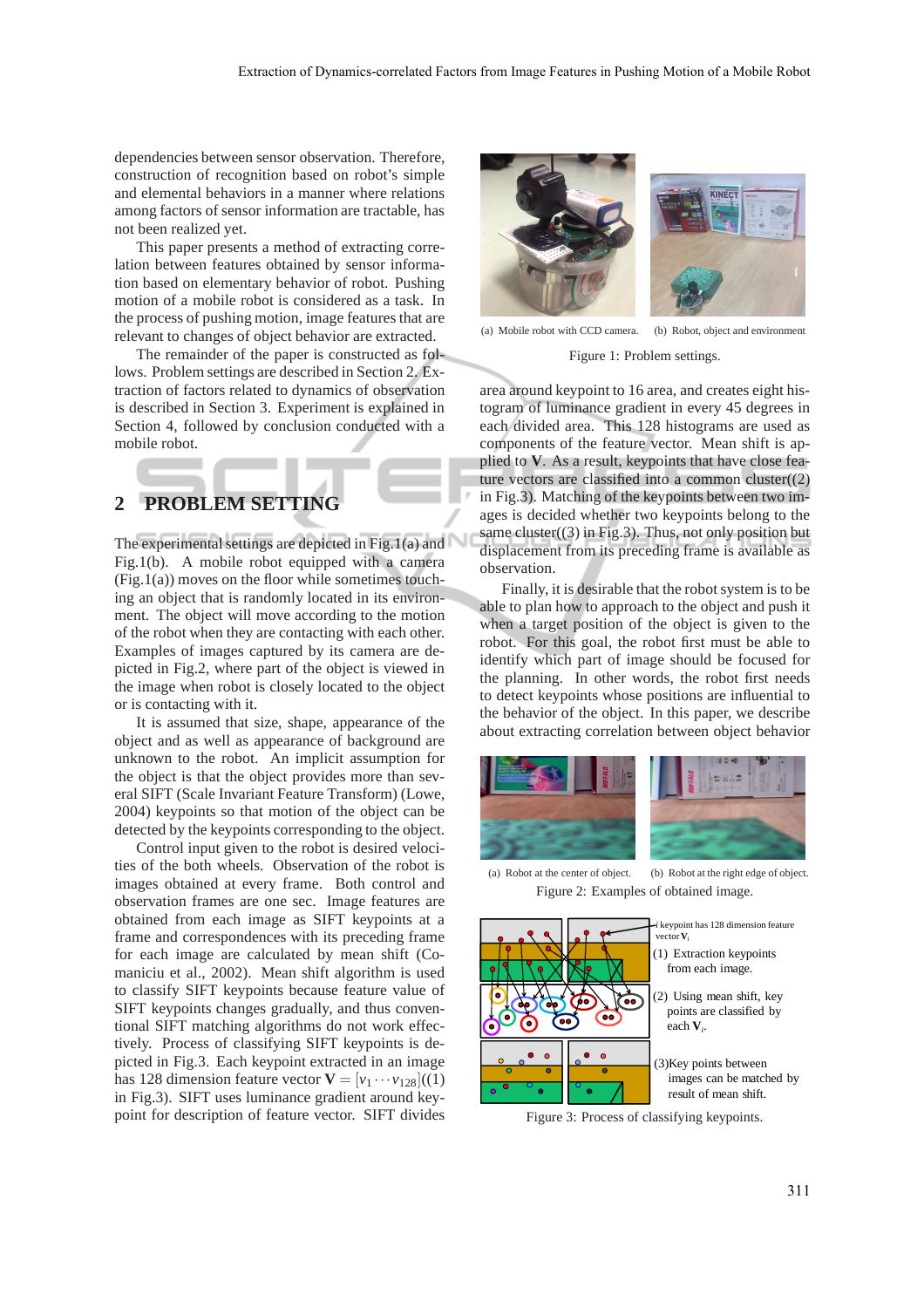and position of keypoints in order to find keypoints that are useful for estimating the object behavior without any knowledge on the environment.

## **3 EXTRACTION OF DYNAMICS-CORRELATED FACTORS**

#### **3.1 Outline**

Outline of the proposed extraction of dynamicscorrelated factors from image features is depicted in Fig.4. Image features are extracted by SIFT keypoints, as show in (1) in Fig.4. Motions of features in the image frame are approximated as a function of motor command to the robot wheels. NGnet (Normalized Gaussian networks) (Moody and Darken, 1989) is applied for the approximation so that variance of motion of features can be clustered by multiple Gaussian distributions around linear function ap-**3.2 Collection of Motions of Keypoints** proximators ((2) in Fig.4). NGnet is adopted because it provides not only function approximation but also estimation of variance. Gaussian process is widely used for function approximation with estimation of variance (Rasmussen and Williams, 2006), but it deals with only uniform variance in its general form. An extension of Gaussian Process to deal with input-dependent variance has been proposed (LLazaro-Gredilla and Titsias, 2011), but its calculation amount is high.

The variance of motion of features is evaluated as class probabilities to the clusters using LDA (Linear Discriminant Analysis) ((3) in Fig.4). The clusters used for LDA correspond to the Gaussian distributions composing NGnet. In comparison with PCA(Principal Component Analysis), LDA is more suitable for extracting dynamics-correlated factors since if NGnet appropriately reflects variance of dynamics through its function of clustering. Dynamicscorrelated factors are extracted by analyzing correlation between the class probabilities and position of each keypoint. In this paper, we use CCA (Canonical Correlation Analysis) for calculating correlation. CCA is one of multivariate analysis method. Using CCA (Canonical Correlation Analysis), where keypoints with large correlation coefficient can be regarded to be dynamics-correlated factors ((4) in Fig.4).



# **and Motor Commands**

The mobile robot pushes object with various movements. Images before and after each motion of the robot are captured by its camera. SIFT keypoints are extracted in the images and matching is applied to between the two frames. Fig.5 shows an example of motions of keypoints after one cycle of robot's locomotion.

Let  $m_l$ ,  $m_r \in \mathbb{R}$  [step/s] denote command of rotational speed to the left and right wheels, respectively. Motor command to the robot is denoted by  $\phi \in \mathbb{R}$ , where  $\phi$  specifies the rotational speeds  $m_r$  and  $m_l$  as

$$
m_r = \frac{C}{2} - \phi, \quad m_l = \frac{C}{2} + \phi,\tag{1}
$$

where  $C \in \mathbb{R}$  is a constant. Fig.6(a) shows examples of trajectories of robot with different values of φ. All 128-dimensional feature vectors of SIFT keypoints over the collected images are clustered by mean shift algorithm. Matching of keypoints between two image frames is applied based on information of the obtained clusters. Let  $i, i = 1, \dots, N$  denote index of keypoint, where *N* denotes the total number of keypoints identified by the clustering procedure. Position of keypoint *i* in the image coordinate is denoted by  $x_i \in \mathbb{R}^2$  and its motion vector after the robot's locomotion is denoted by  $\Delta x_i \in \mathbb{R}^2$ .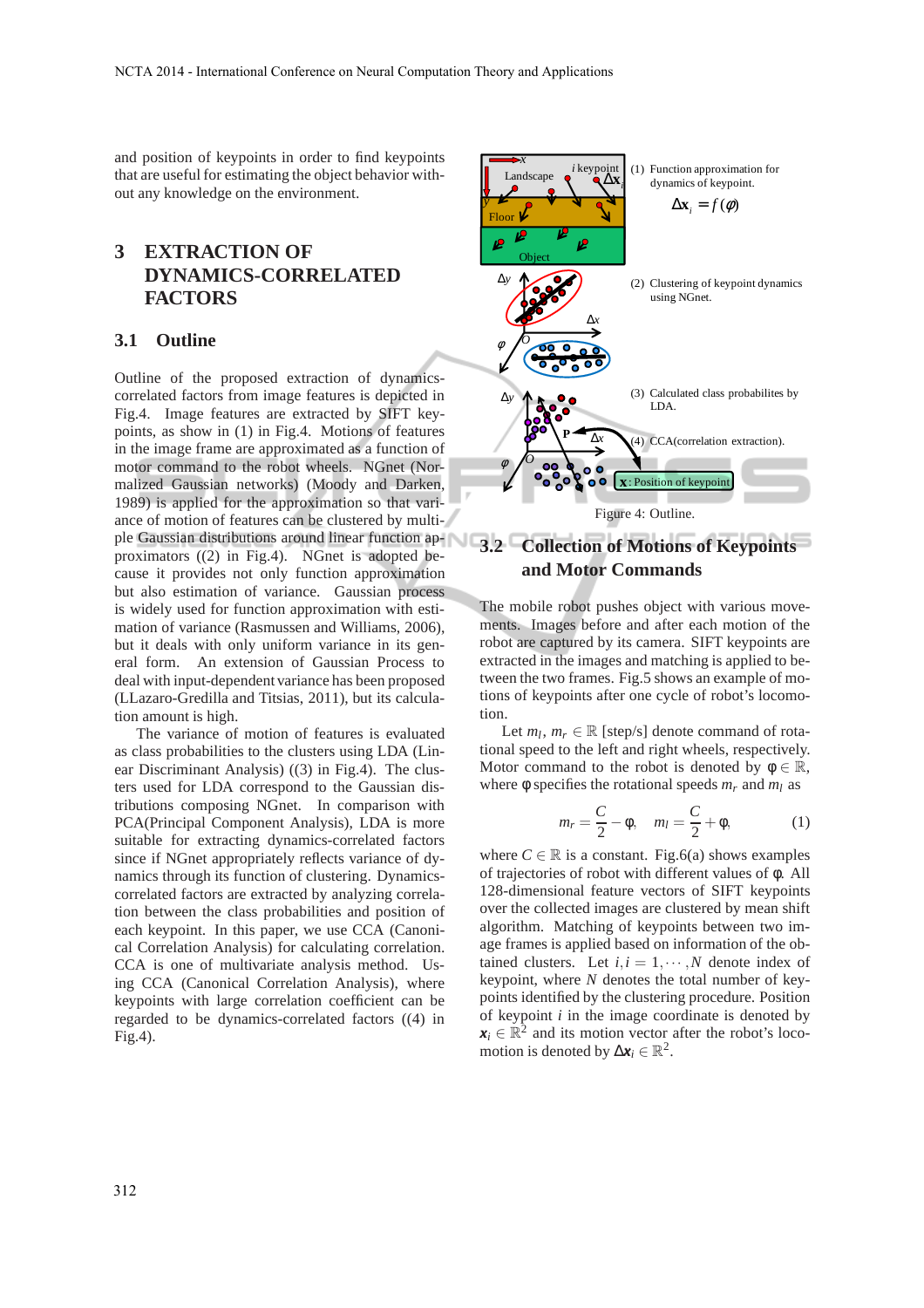

Figure 5: Example of motions of keypoints.



(b) Example of feature points data Figure 6: Example of collecting data.

## **3.3 Identification of Environmental Dynamics by NGnet**

Once keypoints are clustered by mean shift, motion of each keypoint is approximated by NGnet, which consists of Gaussian mixture model with linear approximators, as a function of  $\phi$  as  $\Delta x = f(\phi)$ . Approximation of NGnet is based on EM algorithm (McLachlan and Krishnan, 2008).

## **3.4 Calculation of Class Probability by LDA**

LDA is applied to the multiple classes obtained by NGnet. LDA is dimensionality reduction method that maximizes the variance between classes. Average of  $\Delta$ **X** is  $\Delta$ **x**<sub>*k*</sub>. Let  $\Delta$ **x**<sub>*k*, *j*</u> ∈  $\Delta$ **X***j* denote motion of</sub>  $k$ -th $(k = 1, \dots, n)$  keypoint in class  $j(j = 1, \dots, M)$ , where ∆**X***<sup>j</sup>* denotes set of motion vectors of keypoints in class *j* and *n<sup>j</sup>* . Within-class variance *W* and interclass variance *B* are obtained by the following equation.

$$
W = \frac{1}{n} \sum_{i=1}^{C} \sum_{\Delta \mathbf{x} \in \Delta \mathbf{X}_i} (\Delta \mathbf{x} - \Delta \bar{\mathbf{x}}_i) (\Delta \mathbf{x} - \Delta \bar{\mathbf{x}}_i)^{\mathrm{T}} \tag{2}
$$

$$
B = \sum_{i=1}^{C} n_i (\Delta \mathbf{x} - \Delta \bar{\mathbf{x}}_i) (\Delta \mathbf{x} - \Delta \bar{\mathbf{x}}_i)^{\mathrm{T}}
$$
(3)

For discrimination of between two classes, it is necessary that *W* is as small as possible and *B* is as big as possible. **a** defines transformation matrix for reducing dimension of ∆**X**, and evaluation function for separation between classes  $J(\mathbf{a})$  defines as following equation,

$$
J(\mathbf{a}) = \frac{\mathbf{a}^{\mathrm{T}} B \mathbf{a}}{\mathbf{a}^{\mathrm{T}} W \mathbf{a}}.
$$
 (4)

Vector **a** that maximizes  $J(\mathbf{a})$  is obtained as eigenvector of matrix *W*−1*B*. Linear discriminant coefficients vector **d** is also calculated based on the obtained vector **a**. Using this result, class probability of *i*-th keypoint *P*<sup>*i*</sup> is estimated by  $P_i = \exp(\Delta bf x_i \mathbf{d}^T)$ .

#### **3.5 Extraction of Correlation by CCA**

CCA is used to extract keypoints whose positions are relevant to the change of motion dynamics. CCA is applied to class probability and position of keypoint, and correlation coefficient *r* is obtained. Correlation between positions of keypoints and their class probabilities are analyzed using CCA. Let  $P_i$ ,  $i = 1, \dots, n$ be defined by  $P_i = P(j|\Delta x_i)$ , where class is specified as  $j = 1$  and  $M = 2$  for simplicity. Data matrices for CCA is defined as  $\mathbf{P} = [P_1 \cdots P_n], \mathbf{X} = [\mathbf{x}_1 \cdots \mathbf{x}_n]^T$ . Each weight coefficient of synthetic linear variable **U**, **V** is  $\mathbf{a} \in \mathbb{R}^{2 \times 1}$ ,  $\mathbf{b} \in \mathbb{R}^{1 \times 1}$ , and **U**, **V** is obtained by following equation,

$$
U = aX \tag{5}
$$

$$
V = bP.
$$
 (6)

*r* is obtained by following equation, then **a** and **b** is determined to value that *r* is maximum,

$$
r = \frac{\text{Cov}[\mathbf{U}, \mathbf{V}]}{\sqrt{\text{Var}[\mathbf{U}]}\sqrt{\text{Var}[\mathbf{V}]}},
$$
(7)

where Cov denotes covariance and Var denotes variance.

### **4 EXPERIMENT**

In the experiment, robot was placed in front of the object and given control input while changing  $\phi$  in  $\{-20, -15, -10, 0, 10, 15, 20\}$ . The initial positions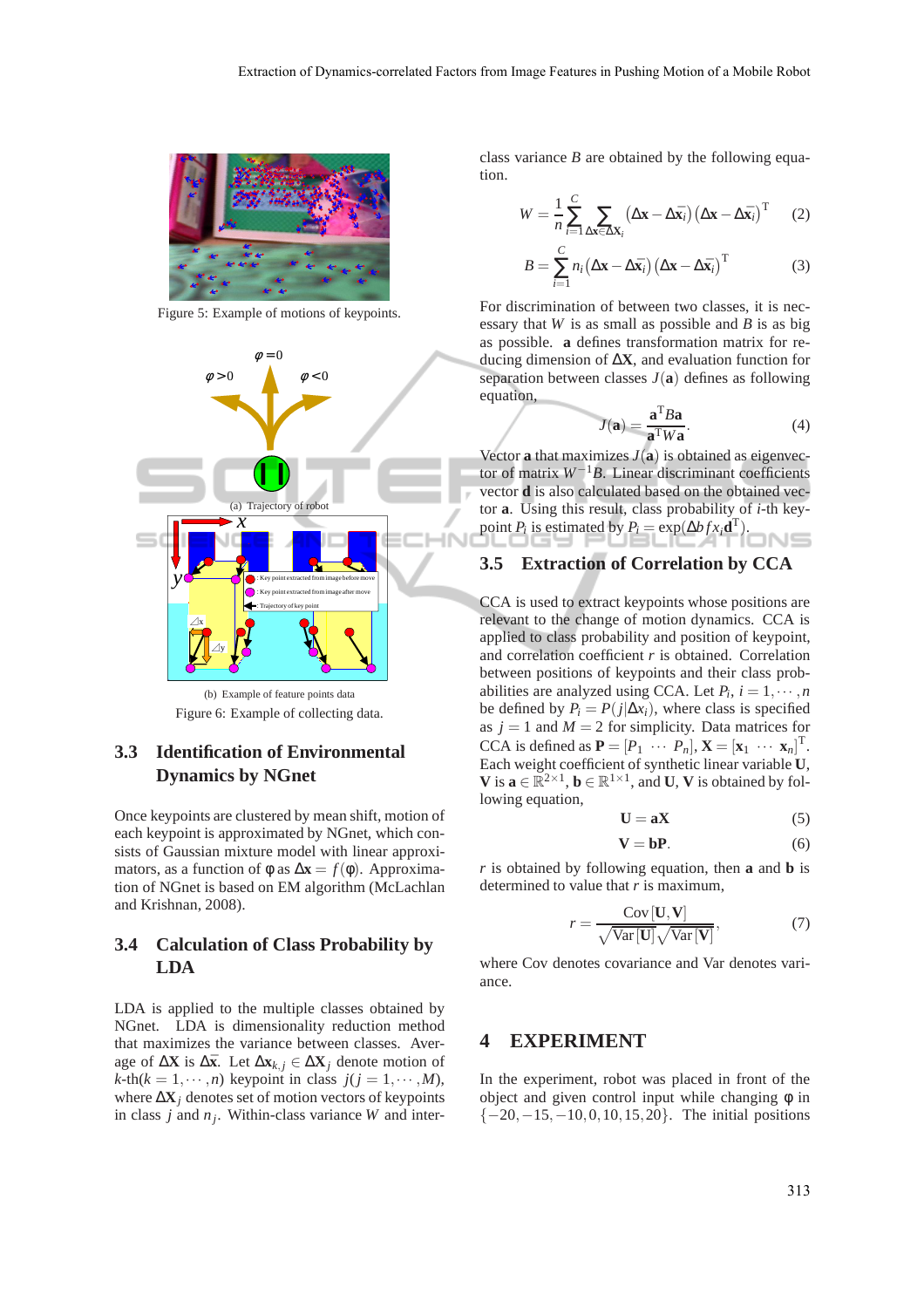

Figure 7: Object.

for the robot were either the center of the object (see Fig.7) or right edge of it. As a result of clustering by mean shift, totally 234 keypoints were obtained, 24 for the object and 210 for background. Pushing behavior were conducted over 100 times. Results of approximation and classification by NGnet are shown in Fig.8, with  $M = 2$ . Colors of points denote classes, and straight lines denote approximated linear functions, each corresponding to a class. It can be seen that in 8(a) and 8(b) of Fig.7, distribution of ∆**x***<sup>i</sup>* could be properly estimated by two distributions. On the other hand, for some keypoints, classification into two classes was not properly done as shown in 8(c) of Fig.8, for example. This will be a cause of failure of extraction of correlation.

Distribution of correlation coefficients of keypoints for the object and background is depicted in Fig.9. As a whole, keypoints on the object showed higher correlation in comparison with those on background. It means that points on the object are more reliable to predict motions of (not necessarily, but mainly) the object. Keypoints that have high and low correlation coefficient are depicted in Fig.10. Red points denote keypoint that has high correlation, and green ones denote keypoint that has low correlation. It can be seen that keypoints with correlation are commonly extracted at the object with constantlytractable positions in the image.

Estimated motions of keypoint of the two classes are depicted in Fig.11. Red arrow depicts motion of keypoint when robot pushed center of the object by  $\phi = 0$ , and blue one depicts motion of keypoint when robot pushed right edge of the object by  $\phi = 0$ . It can be seen that depending on the position of the keypoint, different directions of motion were predicted. It means that the robot can predict which direction the object moves depending on the position of a reliable keypoint. This prediction will help the robot to plan its action so that it can move the object to a desired location. For the purpose of prediction, errors in the process of variance approximation and correlation analysis should be further investigated.



Figure 8: Result of NGnet.